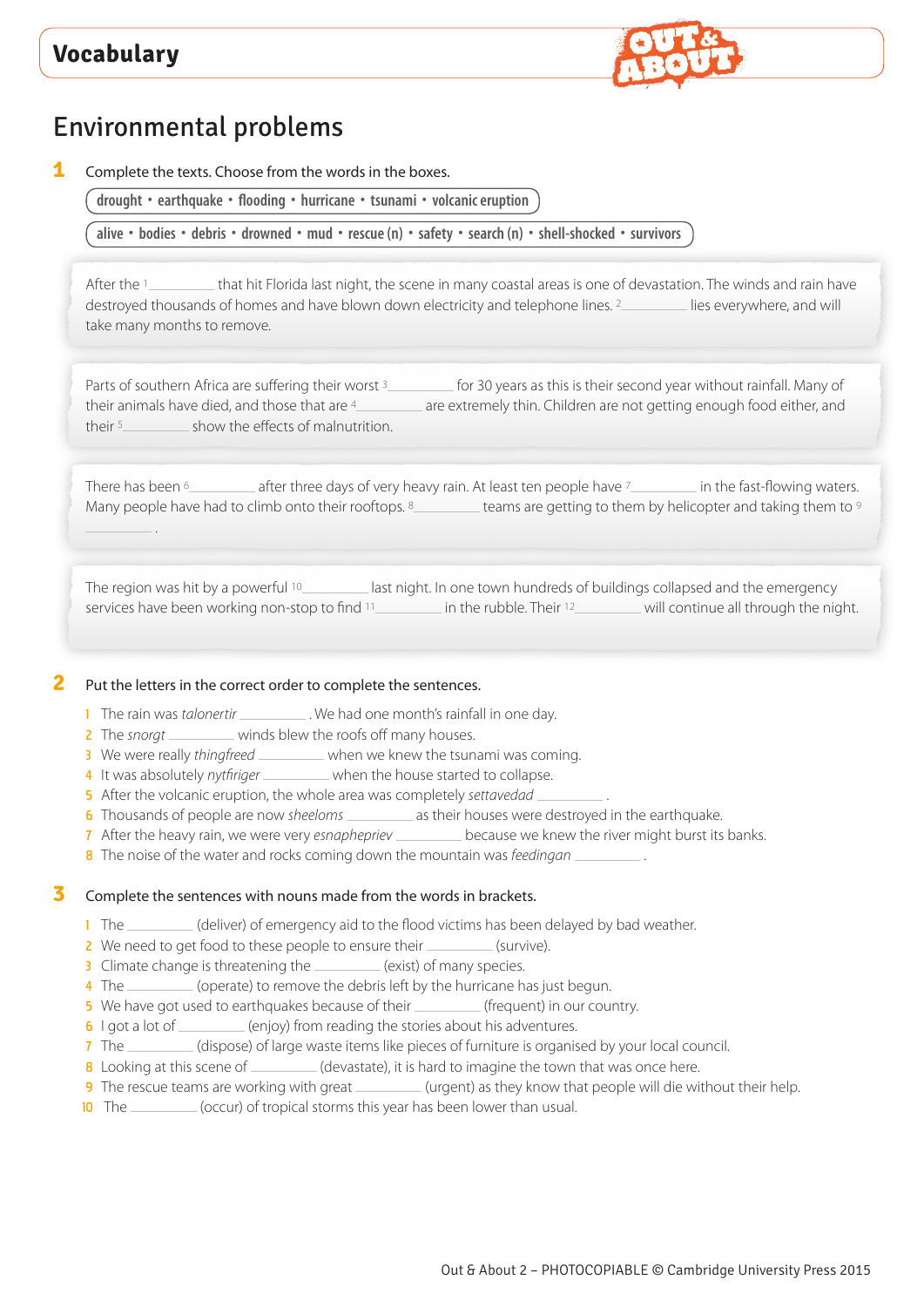

### **4** Read the texts and match the words with the definitions.

The north-eastern part of the country is still badly affected by the tropical cyclone which hit a month ago. The winds and floods caused widespread damage to homes and farms, and led to the displacement of thousands of people. Help has arrived in the form of donations of food, medicines and shelter, and following the government's approval of the plans, the construction of new homes has begun. However, aid organisations are still having difficulty reaching all the victims. A lot of debris is still blocking many roads and until it is removed, some areas will remain inaccessible. Because of this, it is impossible to assess the full extent of the damage with any accuracy.

After days of heavy rain, a landslide buried around 200 homes in one town in up to 30 metres of mud. Those houses that remain are severely damaged and there is total silence in what is now a ghost town. The survivors have been taken to an accommodation centre, where they are recovering from their ordeal. The disaster will put pressure on the government to reconsider proposals for preventing landslides, which have become more frequent in recent years.

- 1 cyclone
- 2 widespread
- 3 shelter
- 4 victim
- 5 assess
- 6 landslide
- 7 severely
- 8 bury
- A someone who has suffered the effects of violence, illness or bad luck
- **B** a place that protects you from bad weather or danger
- C to cover something completely with a large quantity of something else
- **D** affecting a lot of places or people
- E to judge the amount, value, quality, etc. of something
- F a mass of rock and earth that moves quickly down a steep slope
- G a violent tropical storm in which the air moves very fast in a circular direction
- H very seriously

#### **5** Find nouns in the texts in Exercise 6 and match them with the verbs and adjectives.

- Verbs **Adjectives** 1 displace 8 accurate 2 donate 9 difficult
- 3 construct 10 silent
- 4 approve  $\equiv$
- 5 accommodate \_\_\_\_
- **6** propose
- 7 govern

### **6** Complete the sentences with the correct form of words from Exercises 6 and 7.

- 1 Many of the survivors have been **injured**, or have not eaten for days.
- 2 We would be interested in hearing  $\frac{1}{2}$  for the sustainable development of this area.
- 3 The \_\_\_\_\_\_\_\_ has traumatised the local community because it has killed hundreds of people and covered a large area in mud.
- 4 Please send your \_\_\_\_\_\_\_\_\_ to help the \_\_\_\_\_\_\_\_\_\_ of the earthquake. Fifty euros can provide food and clean water for a family for a week.
- 5 The main <u>facing</u> the farmers is that their crops have all been washed away.
- 6 The families have tents as  $f{f}$  from the sun, but these are not adequate for the winter.
- 7 The hurricane has caused \_\_\_\_\_\_\_\_\_\_\_ flooding in many coastal areas.
- 8 Fortunately, scientists can predict volcanic eruptions with greater than in the past.
- 9 When the hurricane had passed, the noise stopped and there was total
- 10 We need to get the <u>second</u> of the building inspector before we can reopen the school.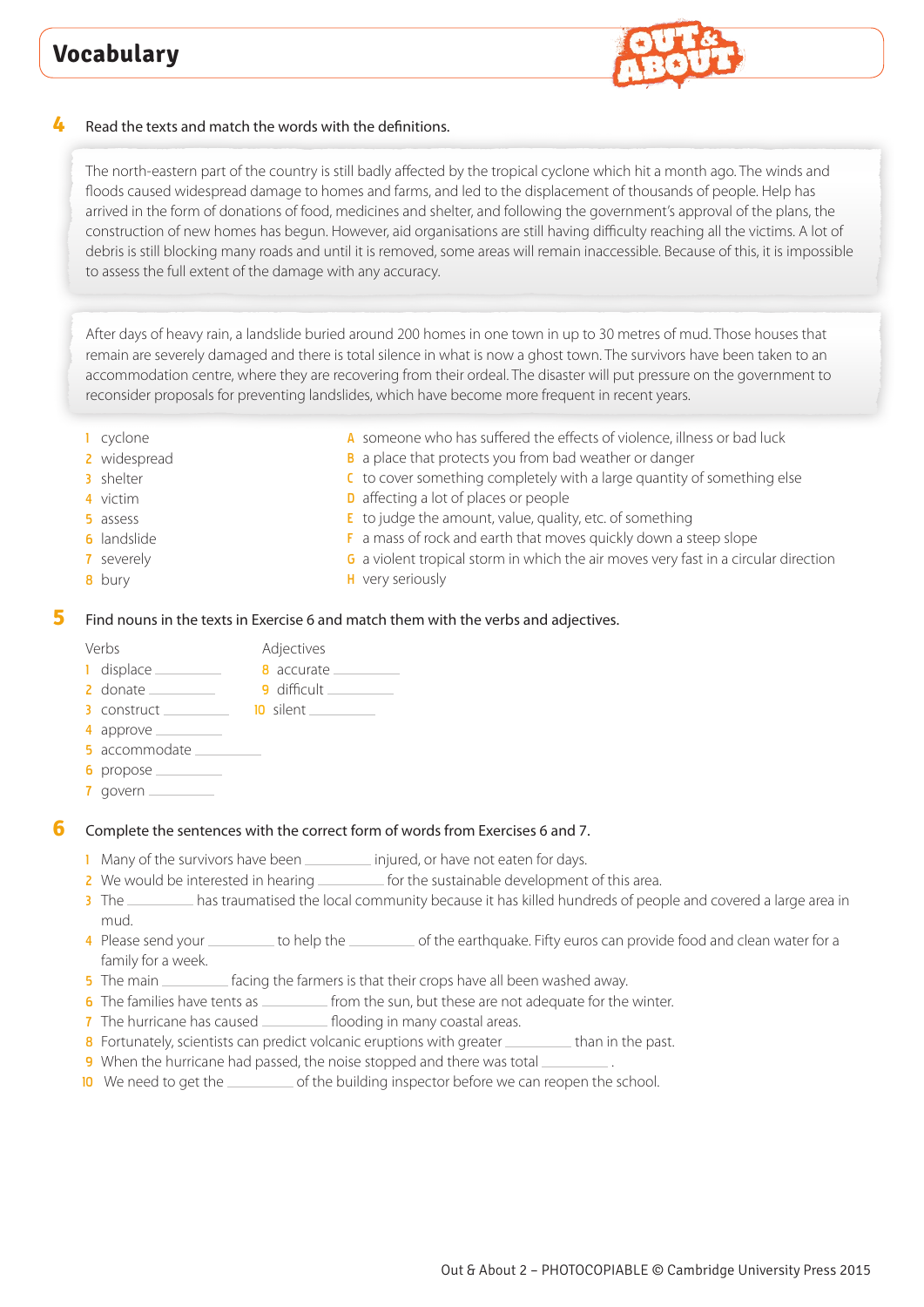

### **7** Put the letters in the correct order to complete the sentences.

- 1 We're going to need a lot of **oadrdrcab** boxes when we move house.
- 2 The **slasg** <u>bottles</u> go in the green containers.
- 3 How many **tisebatre** \_\_\_\_\_\_\_\_\_ does this radio need?
- 4 The walls of the new room have been covered in **taasbeodrrlp** .
- 5 Cars are mostly made of **mumilinau** \_\_\_\_\_\_\_\_ and different types of **saptlei** \_\_\_\_\_\_\_ these days.
- 6 You can use **grancoitweas** to make compost for your garden.
- 7 Are these **tinpascna** \_\_\_\_\_\_\_\_\_ made of aluminium as well?
- 8 I only made five photocopies because I didn't want to waste **prepa** .
- 9 We started a fire on the beach with some old **bimtre** .

### **8** Match the verbs with the definitions.

- 1 throw away
- A burn something completely
- 2 erode **B** make something less pure or more poisonous
	- C hurt or damage something
- 4 contaminate

7 incinerate

- 5 destroy
- 6 harm

3 plant

- **D** put a plant or tree into the ground
	- $E$  get rid of or dispose of something you don't want
	- F be likely to cause harm or damage to something
	- **G** damage something so badly that it can't be used
- 8 threaten H slowly destroy the surface

### **9** Complete the sentences with the correct form of the verbs in Exercise 6.

- 1 This rubbish is taken away and \_\_\_\_\_\_\_\_\_ at very high temperatures.
- 2 Massive deforestation is \_\_\_\_\_\_\_\_\_\_\_ the rainforests. Soon they will all have disappeared.
- 3 The rain has \_\_\_\_\_\_\_\_\_\_ the earth here so there's no grass.
- 4 We're going to <u>second one hundred new trees around the town</u>. Then the town will be much greener.
- 5 The smoke from the factories is \_\_\_\_\_\_\_\_\_ the air where I live.
- 6 Instead of \_\_\_\_\_\_\_\_ organic waste, we use it to make compost for the garden.
- 7 Ecologists claim that use of pesticides has \_\_\_\_\_\_\_\_\_ the environment.
- 8 Rising sea levels are <u>come cities around the world</u>.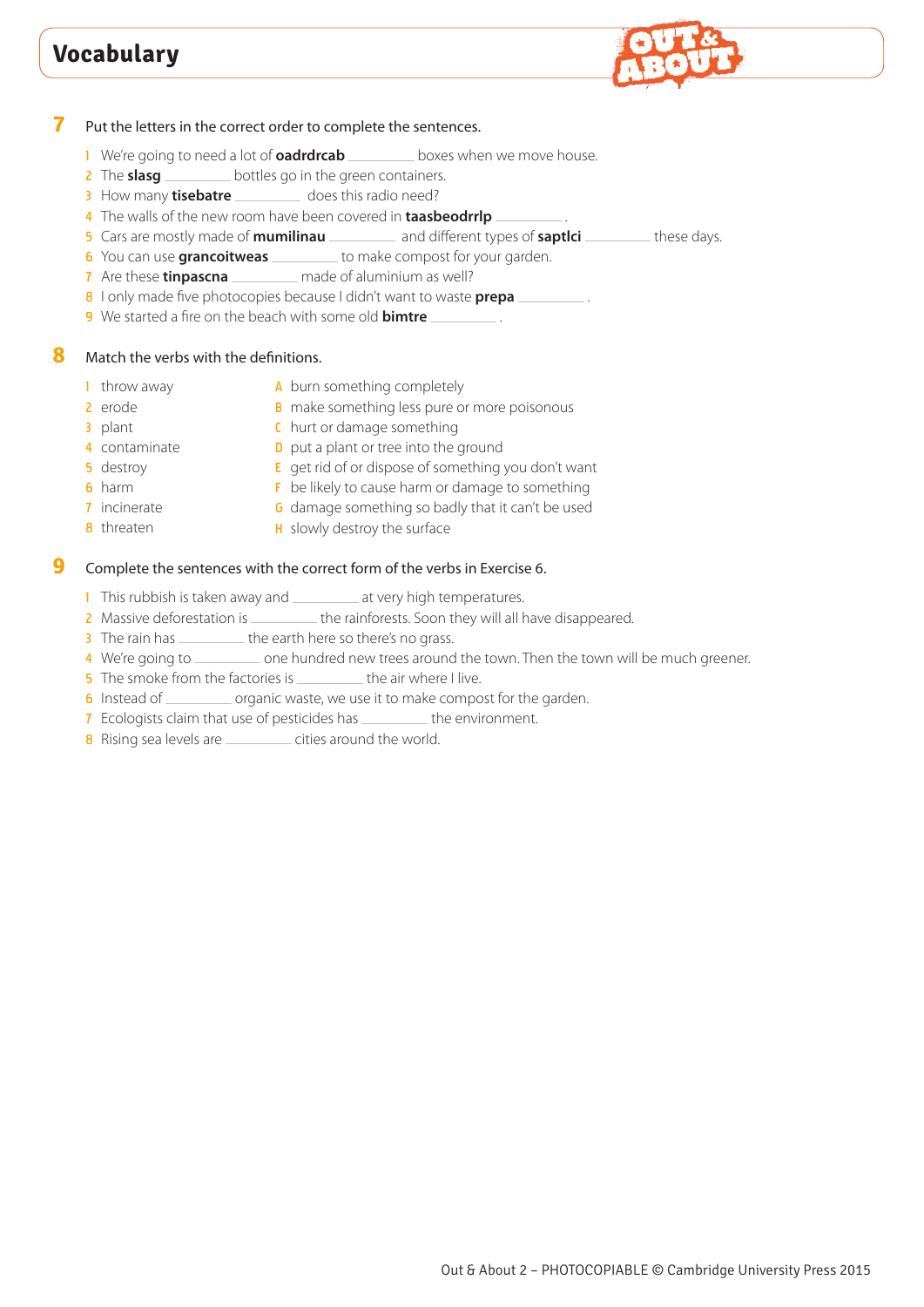

# Health

**1** Complete the crossword.

|   | 4 | 2 |  |                |                | 3 |  |
|---|---|---|--|----------------|----------------|---|--|
|   |   |   |  |                | $\overline{4}$ |   |  |
|   |   |   |  |                |                |   |  |
|   | 5 |   |  |                |                |   |  |
|   |   |   |  |                |                |   |  |
| 6 |   |   |  |                |                |   |  |
|   |   |   |  | $\overline{ }$ |                |   |  |
|   |   |   |  |                |                |   |  |
|   |   |   |  |                |                |   |  |

#### Across

- 1 Cancer is a ... that can occur at any age.
- 5 If you have lost all interest in ordinary things, and have no energy, you may have ....
- 6 Joe called the ambulance because he thought his father was having a heart … .
- 7 I experienced some … last year when I was worried about my exams.

#### Down

- 2 I've felt quite ill this week because I've got a chest ....
- 3 He never wants to tell people that he has an ..., even though he feels very unwell at times.
- 4 I was in a lot of ... after I broke my arm.

## **2** Choose the correct option.

- 1 The aim of the *treatment* / *therapy* is to control your asthma so you can lead a normal life.
- 2 Researchers hope that they are close to finding a *cure* / *heal* for typhoid.
- 3 I have to take this *tablets* / *medicine* three times a day, after meals.
- 4 My foot has *cured* / *healed* very well and I can walk on it now.
- 5 Have you thought of having some *treatment* / *therapy* to help you deal with your feelings of fear and sadness?
- 6 I need to get some more *medicine* / *tablets* because I've only got two left.

### **3** Complete the text with the correct form of the verbs in the box.

### **affect • bring on • catch • cope with • cure • prevent • recover from • suffer from**

I think my depression was 1 by the break-up of my relationship with my girlfriend. I had felt unhappy before we broke up, and had also <sup>2</sup> hepatitis A, which I<sup>3</sup> on holiday. After I broke up with my girlfriend, I felt very low, but I thought that was because I was ill. However, although I<sup>4</sup> the hepatitis after two months, I still felt depressed. Eventually my doctor suggested some tablets and also some therapy, and after a while I felt better. I was able to 5 my feelings so that I could live with them, and I understood why the break-up  $6$  me so much. I feel very well now - I think the treatment 7 me. I hope I won't have depression again so I'm looking into ways that I can 8 from getting it again.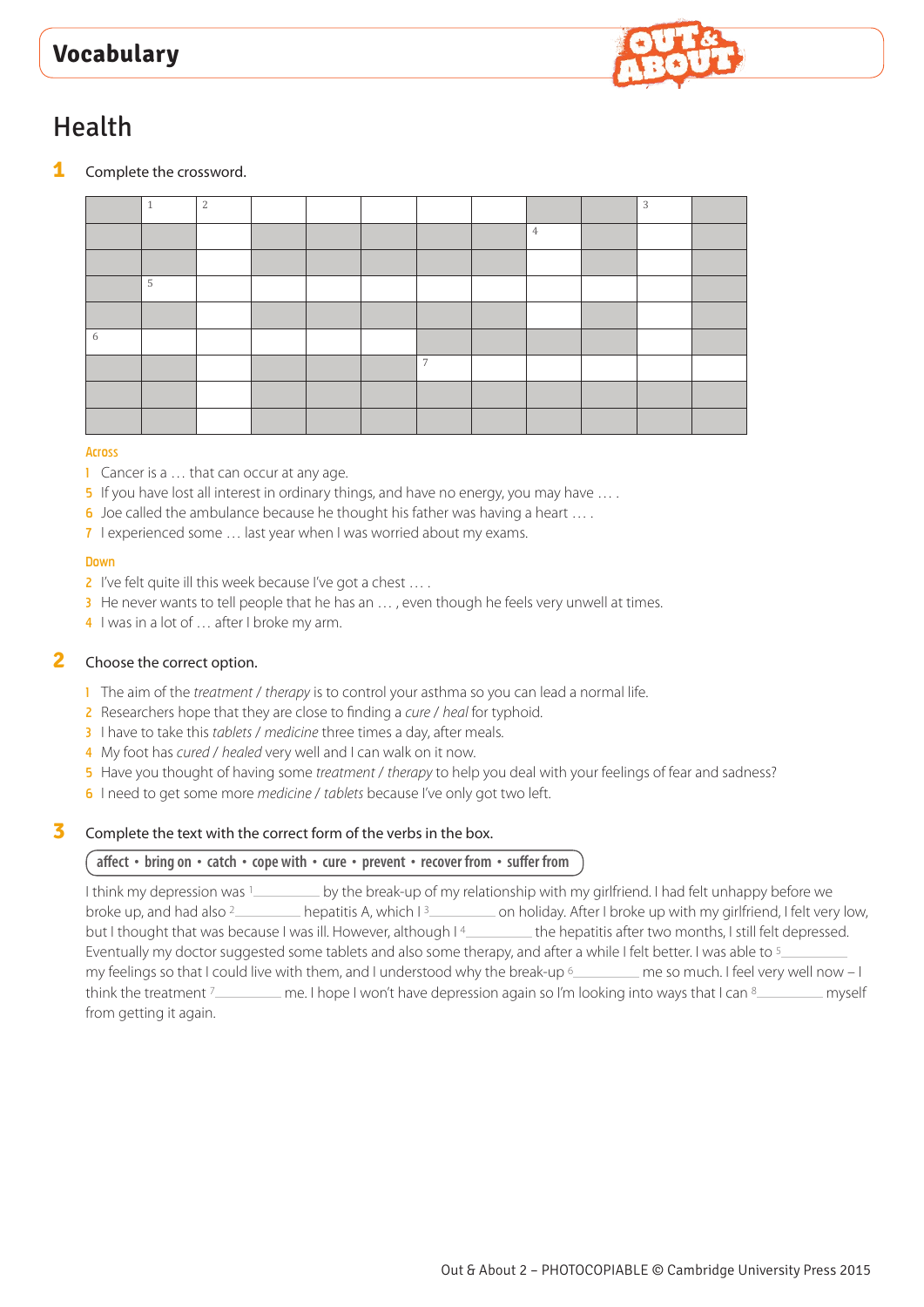

## **4** Match the health and medical words with the definitions.

## **Nouns**

| 1 anxiety               | A a sudden change in the flow of blood to your brain, which can make you unable to move<br>part of your body |
|-------------------------|--------------------------------------------------------------------------------------------------------------|
| 2 breakdown             | B a bacteria or virus that causes an illness that is not usually serious                                     |
| $3$ bug                 | C the feeling of being frightened and worried                                                                |
| 4 condition             | D a feeling of illness that shows you have a particular disease                                              |
| 5 drug                  | E an illness or health problem                                                                               |
| <b>6</b> stroke         | F a period of mental illness when people are too ill to continue with their normal lives                     |
| 7 symptom               | <b>G</b> a chemical that is used as a medicine                                                               |
| <b>Verbs</b>            |                                                                                                              |
| 8 care for              | <b>H</b> to become ill                                                                                       |
| <b>9</b> come down with | I to vomit                                                                                                   |
| <b>10</b> throw up      | I to look after someone, especially someone who is young, old or ill                                         |

## **5** Complete the conversations with the correct form of the words and phrases in Exercise 6.

- A: How was your weekend? Did you do anything nice?
- B: No, I was in bed all weekend! I  $\frac{1}{2}$  a stomach  $\frac{2}{2}$  on Friday night. I  $\frac{3}{2}$  a few times and had an awful headache.
- A: Did you go to the doctor?
- B: No, my mum phoned her and described my <sup>4</sup> , and she said I should just rest and drink plenty of water. I felt better on Sunday and I'm fine now.
- A: How's your granddad? Is he getting better?
- B: Yes, thanks. He's much better than when he was in hospital straight after his  $5$  . He couldn't speak much then, or move his left arm or leg. But he's had a lot of help and now he can speak and move much better. He has various <sup>6</sup> to take and exercises to do.
- A: Can he look after himself?
- B: Well, not completely. My grandma <sup>7</sup> him, but she isn't very well herself. She has a 8 helm at means she can't move very easily, and she also suffers from 9 , so she's been having trouble sleeping and she gets very worried about my granddad. My mum is afraid she might have a <sup>10</sup> if she doesn't have a rest, so she's going to stay with them next week to give her a break.
- A: I hope things get easier for them and that they're both OK.
- **B:** Thanks.

### **6** Complete the table with the words in the box. Add three more words to each column.

banana • pork • wine • carrot • salmon • beef • pear • mineral water • cod • cucumber • orange • chicken • lettuce • **sardine • milk**

| fish | meat | drink | vegetables | fruit |
|------|------|-------|------------|-------|
|      |      |       |            |       |
|      |      |       |            |       |
|      |      |       |            |       |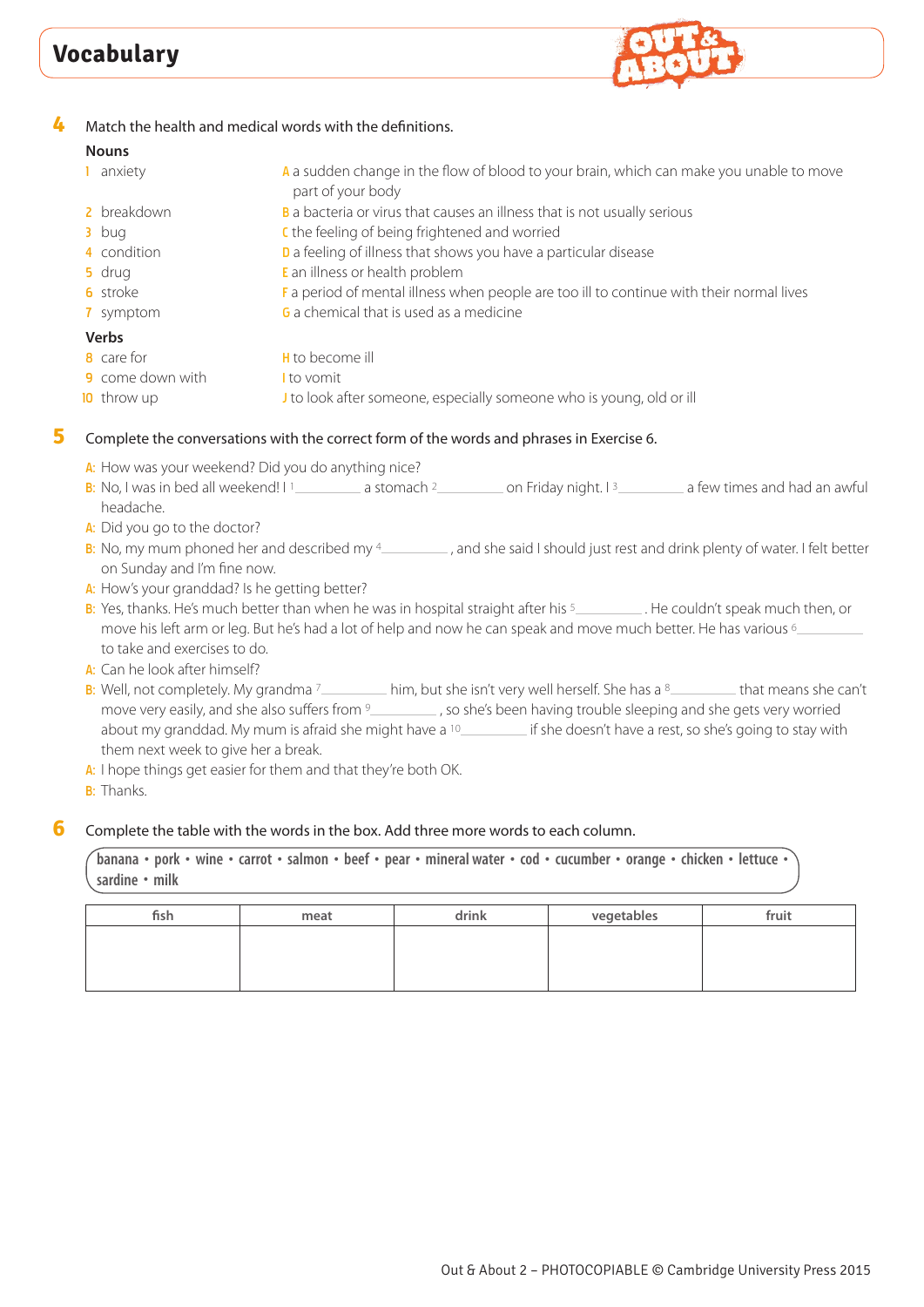

# Entertainment

**1** Complete the sentences from film reviews with the words in the box. You do not need them all.

adventure • animation • comedy • crime • documentary • fantasy • horror • musical • romance • thriller • war film • western

- 1 This fascinating \_\_\_\_\_\_\_\_ tells the true story of Hillary and Norgay's 1953 ascent of Mount Everest.
- 2 In this exciting \_\_\_\_\_\_\_\_ an ageing football player agrees to track down his friend's girlfriend in Mexico. He finds her and falls in love with her, but soon another, dangerous man comes looking for her, with tragic consequences.
- 3 This charming is great family entertainment, with plenty for adults to enjoy. Steve Carell is particularly good as the voice of Gru.
- 4 The two children get all the best songs in this heartwarming .
- 5 There are some spectacular special effects in this about a young woman who is the only person who can save the world from evil robots.
- 6 James Bond begins his career as 007 in this fast-paced film.
- 7 Russell Crowe gets his wife out of prison and is then chased by the cops in this thrilling \_\_\_\_\_\_\_\_\_\_\_ drama.
- 8 This entertaining \_\_\_\_\_\_\_\_\_\_ is extremely witty, with brilliant performances by Coogan and Brydon.
- 9 There is a general feel of unseen terror in this \_\_\_\_\_\_\_\_\_\_\_ film about an evil cab driver who supplies dead bodies to a doctor.
- 10 Set in Vietnam, this is about two young American soldiers who are tested to the limit.

## **2** Complete the text with the words in the box.

## **action • actors • director • main characters • sets • soundtrack • special effects • studio**

Alfred Hitchcock was an English film 1 who was famous for his thrillers. His 49th film, made in 1963, was *The Birds*. The <sup>2</sup> in the film are Melanie Daniels, a wealthy young woman, and lawyer Mitch Brenner, who are played by the 3  $\Box$ Tippi Hedren and Rod Taylor. The 4 takes place over five days in a small town on the coast of northern California, which suddenly starts being attacked by birds.

The exterior scenes were filmed in Bodega Bay in California; almost all of the interior scenes were shot in the  $\sim$  where the crew had built  $\delta$   $\sim$  that were copies of the original buildings in Bodega Bay. For the scenes where the birds are attacking, some amazing 7 were created. Hundreds of trained birds were used in some of the scenes, and mechanical birds and animation were used in others. The 8\_\_\_\_\_\_\_\_ was also remarkable because it used electronically produced sound effects to imitate the sounds of birds.

*The Birds* is a disturbing, mysterious film, and one that shows Hitchcock, the master of suspense, at his best.

### **3** Match the two parts of the sentences.

- 1 An **epic** film
- 2 An **art-house** film
- 3 A **biopic** is a film
- 4 A **mystery**
- 5 A **black comedy** is a film
- 6 A **disaster** movie
- 7 A **martial arts** movie
- 8 A **superhero** film
- A is about an event which results in damage, injury or death.
- **B** about the life of a real person.
- C that looks at the funny side of something we usually consider very serious, like death or illness.
- D has a main character who has special strength and uses it to do good things and help other people.
- $E$  is long and contains a lot of action. It usually deals with a historical subject.
- F has a lot of traditional Japanese or Chinese fighting in it.
- G is a film usually about a crime or a murder, with a surprise ending which explains all the strange events that have happened.
- H is made by a small film company and aims to be artistic.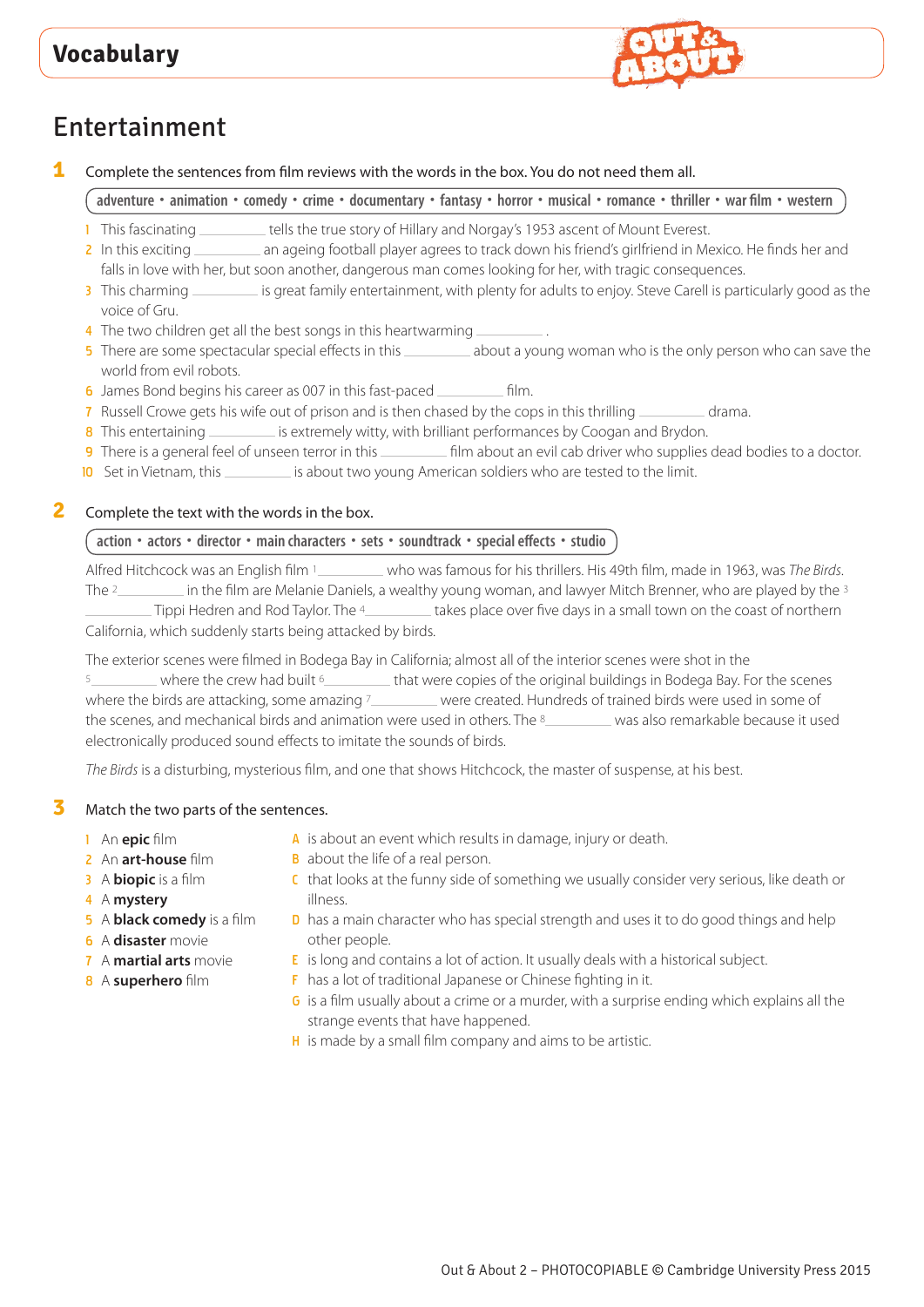

### **4** Complete the sentences with the words in **bold** in Exercise 6.

- 1 I like  $\equiv$  films because the story of the fight between the goodie and the baddie is always enjoyable.
- 2 Now I've started learning kung fu, I'm really interested in \_\_\_\_\_\_\_\_\_ movies.
- 3 I like watching anything set in the past, and I like lots of action, so I think *films* are great.
- 4 I think a can offer a lot of depth because it concentrates on just one person.
- 5 I'm not very keen on **Films**, because I prefer films that are entertaining rather than artistic.
- 6 I usually watch *films because I like trying to guess what's happened or who's committed the crime.*
- 7 A good \_\_\_\_\_\_\_ movie is great entertainment! I love watching something really terrifying and awful happen to other people!
- 8 A can make you laugh at difficult aspects of life and see the absurd side of them.

### **5** Choose the word that does not belong in each group.

- 1 actor / star / audience / cast
- 2 review / dialogue / script / screenplay
- 3 costumes / make-up / crew / set
- 4 hero / villain / love interest / director
- 5 location / lyrics / soundtrack / composition
- 6 classic / storyline / plot / theme
- 7 adaptation / version / remake / performance
- 8 humour / shot / suspense / sadness

### **6** Read sentences 1-8. The word in bold has the same form when it is a verb and a noun. Say if it is a verb (V) or a noun (N). Then complete sentences 9-16 with the same words.

- 1 The **star** of the film is Tom Hanks, who plays the title role in the film Captain Phillips.
- 2 The jury decided to **award** the Palme d'Or to the Turkish drama Winter Sleep.
- 3 If you want to have curly hair, take sections of your hair and **twist** them round and round and leave them for a few hours.
- 4 It had a great **review** on the radio so I really want to see it.
- 5 The main **feature** of our park is a beautiful 18th-century fountain.
- 6 We plan to **double** the number of films we show each week from five to ten.
- 7 I don't think we need a bigger TV **screen**. We can see everything very well on this one.
- 8 Some film stars wear hats and sunglasses to **disguise** themselves when they go out in public.
- 9 Would you like to this film in 250 words for our website?
- 10 His was so successful that no one recognised him.
- 11 Oscar Isaac, Carey Mulligan and Justin Timberlake in this film about a folk singer in New York.
- 12 They're going to <u>lots of French classics as part of this year's film festival.</u>
- 13 I think the *for best actress will go to Meryl Streep*.
- 14 The idea of the <u>entities and the person who looks</u> exactly like another person has been used in drama for centuries.
- 15 The film and the TV series both \_\_\_\_\_\_\_\_\_ the same actress as the main character.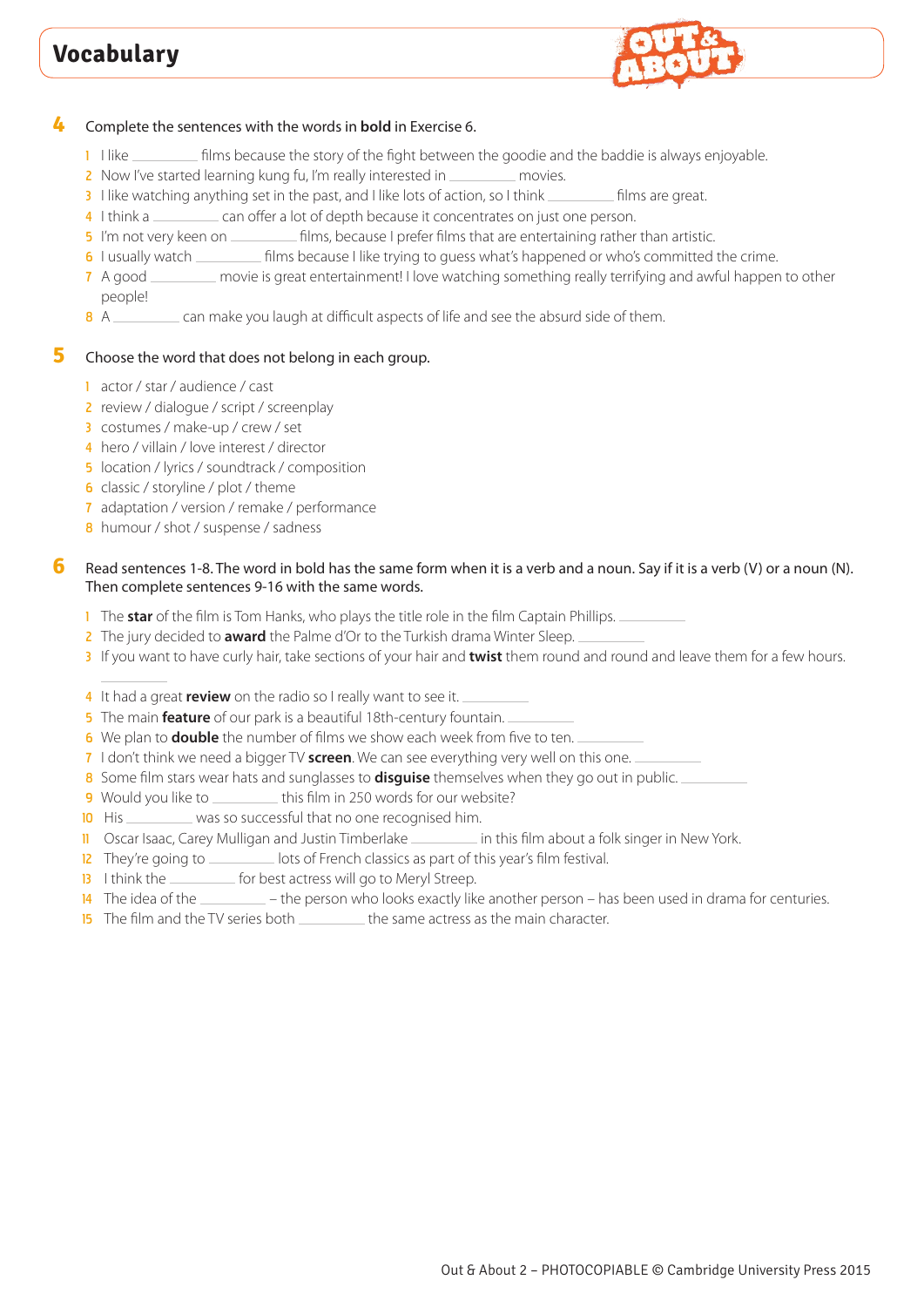

# Prefixes

**1** Complete the words with the prefixes in the box.

**anti- • de- • over- • pro- • un- • under-**

- 1 Our party is \_\_\_\_\_\_\_\_\_\_ European because we believe that European integration is good for our country and for Europe as a whole.
- 2 I think we are \_\_\_\_\_\_\_\_ -reliant on the internet because we don't seem able to do anything without it.
- 3 The tourism sector is quite \_\_\_\_\_\_\_\_ developed, so we would like to see more investment in it.
- 4 What is \_\_\_\_\_\_\_\_ clear to me is how we can change the way we live. I can't see how we can do it.
- 5 -capitalist demonstrators have occupied the business district to protest against the power of multinationals and globalisation.
- 6 The number of our customers has been creasing for several months, which is very worrying.
- 7 Some of what we buy is \_\_\_\_\_\_\_\_\_\_ necessary. We could easily live without it.
- 8 Don't \_\_\_\_\_\_\_\_\_ -analyse the situation. Just do what you can and don't think about it too much.
- 9 I've decided to \_\_\_\_\_\_\_\_\_\_\_ activate my *Facebook* account for a while as I need a break from it.
- 10 We often \_\_\_\_\_\_\_ estimate how much food we can eat, so we don't eat it all and throw it away.

## **2** Complete the words with the prefixes in the box to express the meanings in brackets.

**anti- • de- • over- • pro- • un- under-**

- 1 **fashionable** (not)
- 2 value (reduce)
- 3 \_\_\_\_\_\_\_\_ racist (against)
- 4 \_\_\_\_\_\_\_\_\_\_ sleep (in excess)
- $\overline{\mathbf{5}}$  ground (below)
- 6 **motivate** (do the opposite)
- $7 \sim$  land (on top of)
- achieve (not enough)
- 9  **War (in favour of)**

### **3** Complete the sentences with the correct form of the words from Exercise 8.

- 1 I've joined an \_\_\_\_\_\_\_\_\_\_\_ organisation, because I believe it's important to respect everyone.
- 2 I think you \_\_\_\_\_\_\_\_ at school these past two years, and that you could do much better if you tried.
- 2 It differs you encourant the you can be interested with you come to the your company of the carry of the state of the state of the state of the state of the state of the state of the state of the state of the state of th
- 4 She was late arriving this morning because she seed by about an hour.
- 5 The low pay they receive \_\_\_\_\_\_\_\_\_ the important work that they do.
- 6 All the pipes and cables are \_\_\_\_\_\_\_\_\_ so you can't see them.
- 7 I want to buy some new sunglasses because the ones I've got are really \_\_\_\_\_\_\_\_\_\_ now.
- 8 This government is very much \_\_\_\_\_\_\_\_\_\_. That's why we have such a large army.
- 9 We went \_\_\_\_\_\_\_\_ rather than by plane as we wanted to see as much of the country as possible.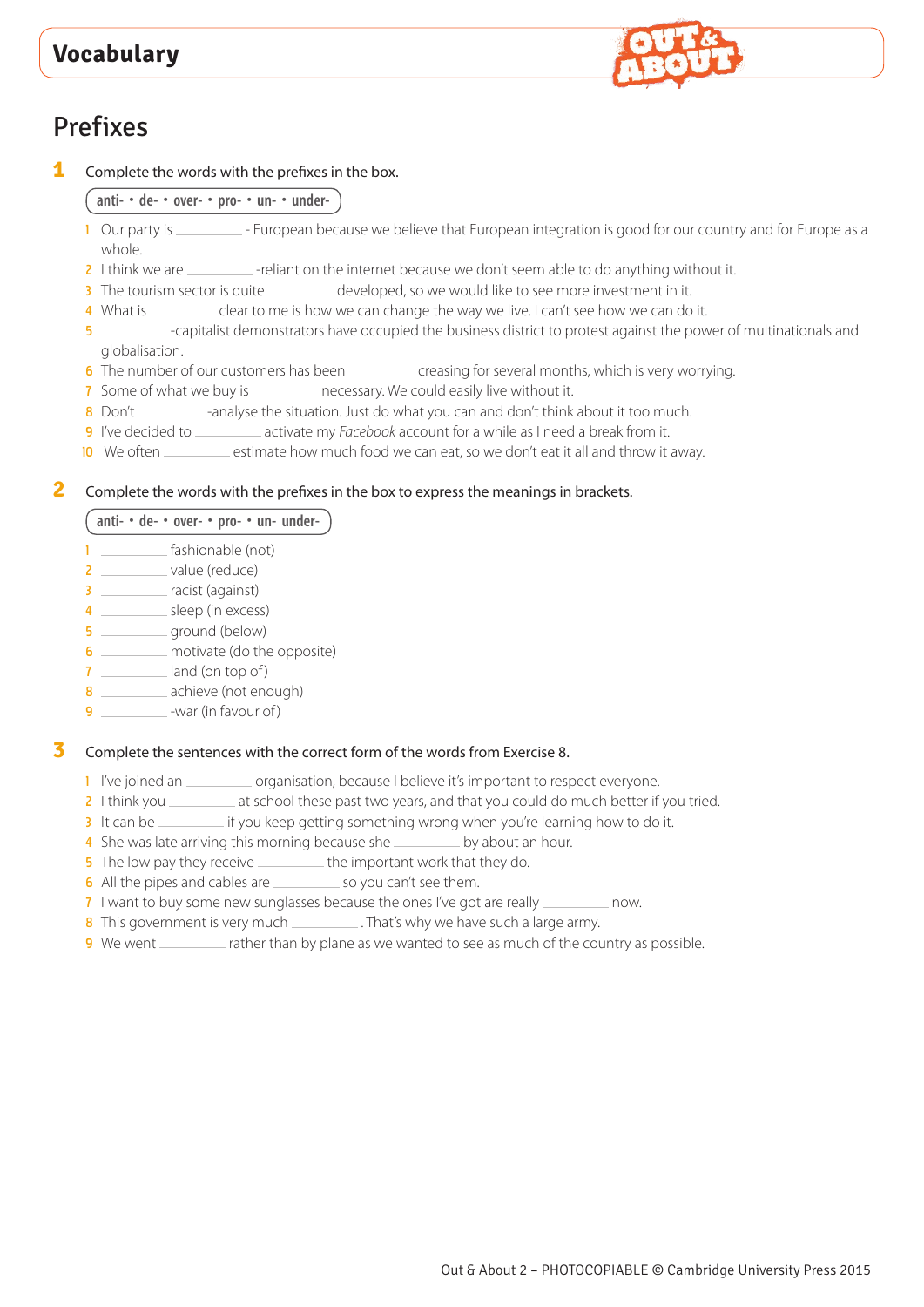

## **1** Circle the correct option.

- 1 It was a long *travel / journey*, but it was worth it.
- 2 The *voyage / trip* across the Atlantic was a difficult one for Columbus.
- 3 I hope you have a good *trip / travel* to Portugal. Is it for work?
- 4 One day I would like to *journey / travel* to India.
- 5 My last *trip / journey* to Spain was great I went to Madrid.
- 6 All the airports were closed because of the snow and *travel / journey* was impossible.

## **2** Find and correct the six mistakes in the text below.

Dominic , Meg and their children went on holyday to the south of France last Easter. They stayed at a camping because all the other types of acommodation were too expensive. Every day, Meg went to the beach for a swim and to take the sun. Dominic made some sightseeing and the children made a travel to a nearby town.

## **3** Put the words in the correct place in the table.

accelerator · aisle · anchor · bonnet · boot · cabin · carriage · cockpit · compartment · deck · engine · engine-room gangplank · gears · locker · nose · rails · restaurant-car · sleeping-car · steering wheel · sun deck · tail · track · wing

| car | plane | boat / ship | train |
|-----|-------|-------------|-------|
|     |       |             |       |
|     |       |             |       |
|     |       |             |       |